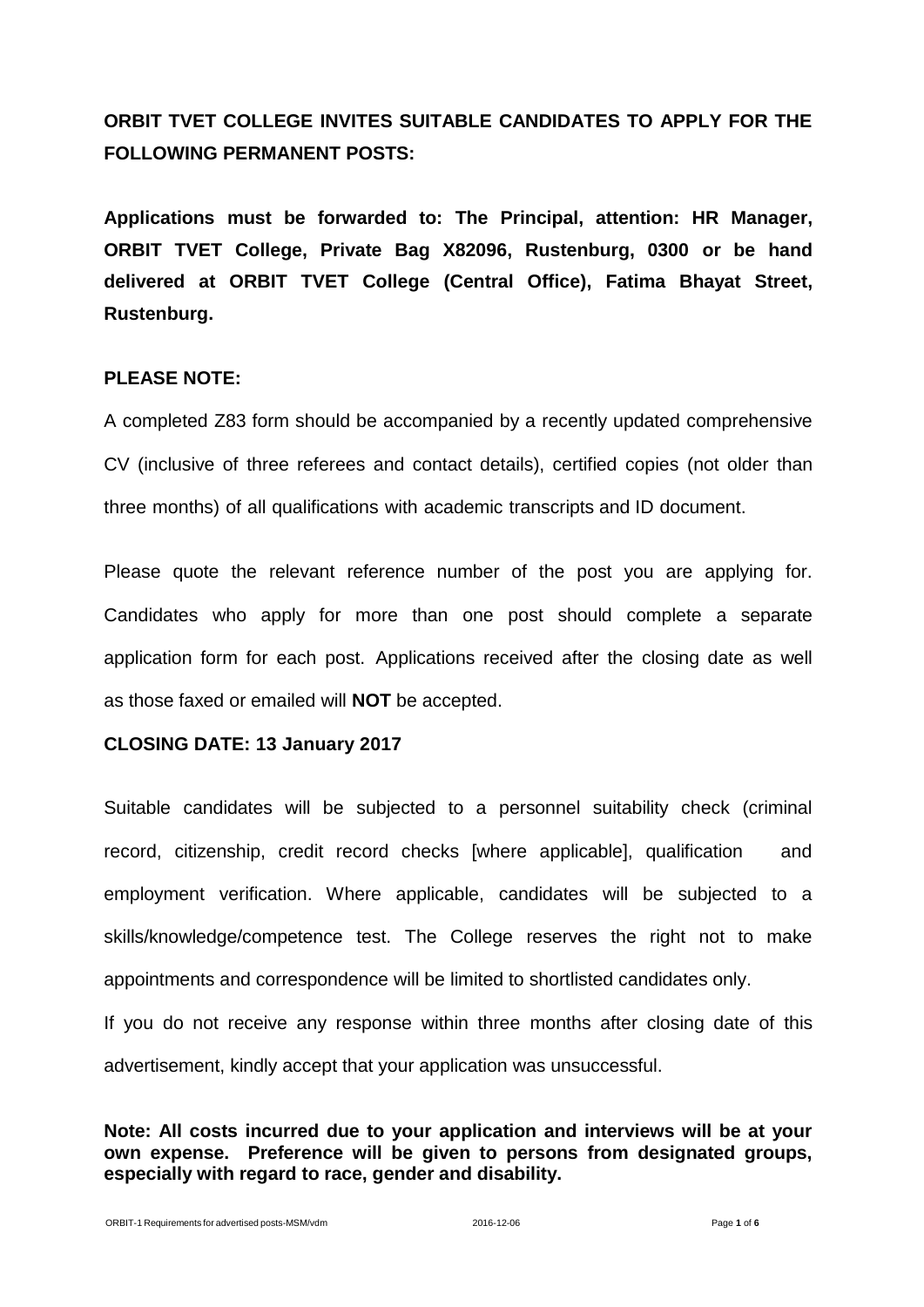## **Post: Lecturer Plumbing & Mathematics. Brits Campus. Salary PL1 (R173 130 plus 37% benefits) - Re-advertisement. Ref No: ORB/B/1. Permanent**

## **Requirements, experience and skills**

● REQV 13 qualification with Plumbing and Mathematics as major subjects ● A Teachers qualification and a valid drivers' licence will be strong recommendations. ● In-depth knowledge of the subject ● Excellent communication in English (written and verbal), organising, planning and administration skills. Ability to plan and deliver lessons . Monitor students' performance and provide critical feedback in an objective and professional manner. ● Ability to relate to students in a professional manner and to promote a conducive teaching and learning environment.

# **Duties and responsibilities**:

Assist with recruitment, registration and induction of students ● Facilitate general academic and career development of students ● Prepare lesson plans and lecture students in compliance with the College Annual Academic Plan, the Campus timetable and the College Quality Management System ● Assess students, maintain assessment records and capture marks electronically in compliance with the College's policies and procedures. Create a conducive classroom environment and ensure efficient classroom management and discipline of students ● Report to the Senior Lecturer and liaise with the Student Support Officers in providing support interventions to students ● Distribute textbooks and student packs to students and maintain the necessary records ● Manage and monitor student attendance ● Invigilate internal and external examinations ● Participate in student extracurricular activities and promote the holistic development of students

# **Post: Academic Programmes Coordinator. Brits Campus. Salary PL3**

## **(R342 753 plus 37% benefits) - Re-advertisement. Ref No: ORB/B/2. Permanent**

## **Requirements and work experience**

A recognised 3 year Degree/Diploma which must include a Teachers qualification.

 At least 5 years lecturing experience, preferably in a TVET College, with two years at an academic supervisory level. ● Accreditation as an Assessor and Moderator would be a strong recommendation. • Extensive knowledge of academic assessment and moderation procedures. ● Sound knowledge of the TVET Colleges landscape. ● Strong planning, organising, monitoring and evaluation skills. ● Ability to handle pressure and meet deadlines. ● Strong leadership, communication, negotiation, networking, reporting and problem solving skills. ● Ability to manage performance and provide critical feedback in an objective manner. ● SACE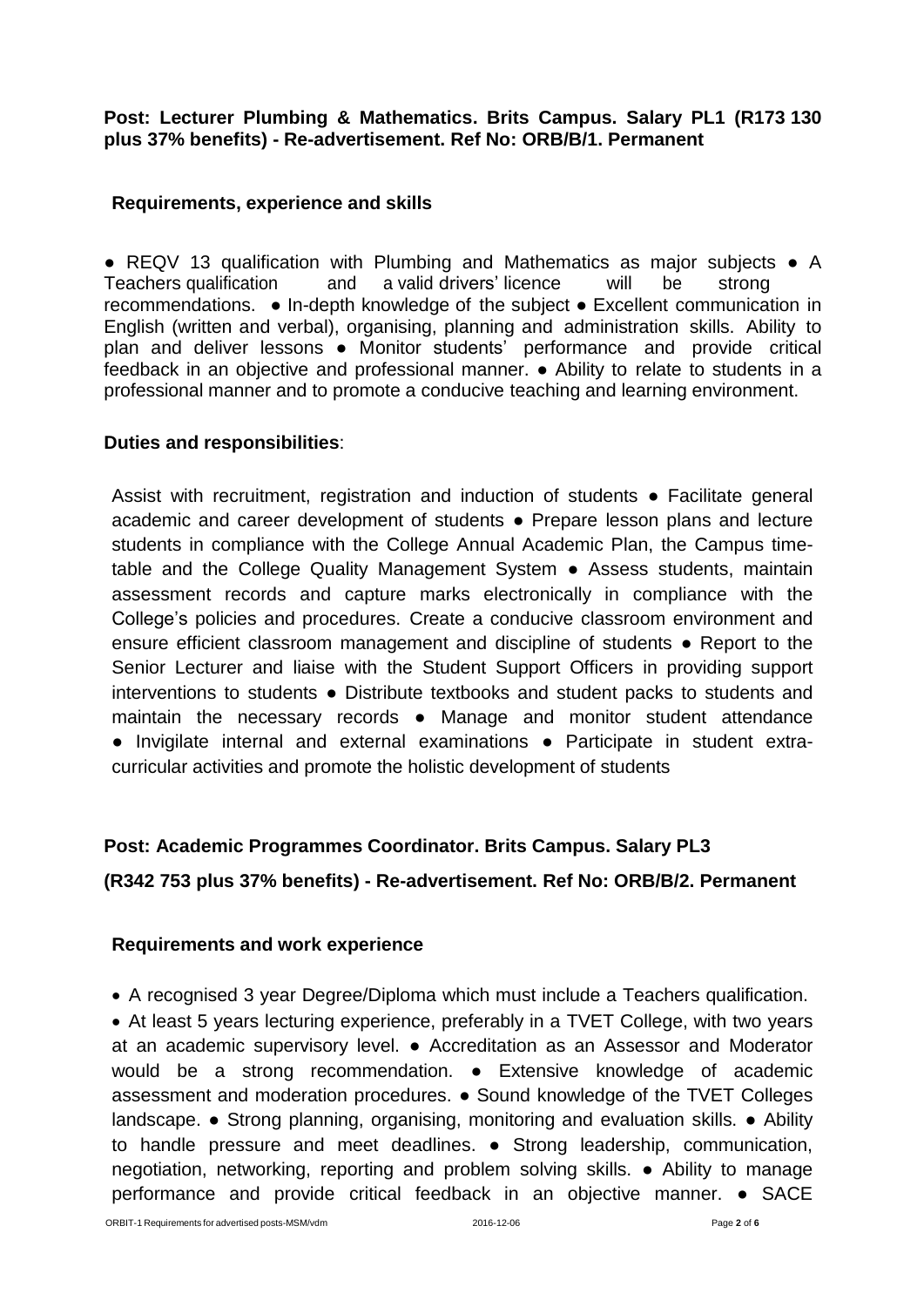registration. ● Knowledge of public administration, policies and procedures pertinent to human resources management, financial management and education and training. . ● Ability to promote an environment conducive to teaching and learning and to the holistic development of students. ● Advanced computer skills (MS Word, MS Excel and Powerpoint. • A valid drivers licence

## **Duties and responsibilities:**

• Supervise the performance and development of academic staff on the campus.

 Oversee the registration enrolment and induction of students. ● Coordinate campus timetabling. ● Oversee the implementation of best practice in relation to teaching and learning. ● Monitor programme delivery. ● Quality assure the annual development plans for the Campus academic staff. ● Coordinate assessments and examinations on Campus. ● Support and facilitate the placement of students and lecturers in gaining work based experience/exposure and work integrated learning. ● Support the Campus Manager in ensuring effective Campus management and administration. ● Compile and submit reports on the academic performance of the Campus.

# **Post: Lecturer Computer Practice. Rustenburg Campus. Salary PL1 (R173 130 plus 37 % benefits). Ref No: ORB/R/1. Permanent**

## **Requirements, experience and skills**

● REQV 13 qualification with Computer Practice as a major subject • A Teachers qualification and a valid drivers' licence will be strong recommendations. ● In-depth knowledge of the subject ● Excellent communication in English (written and verbal), organising, planning and administration skills. Ability to plan and deliver lessons ● Monitor students' performance and provide critical feedback in an objective and professional manner. ● Ability to relate to students in a professional manner and to promote a conducive teaching and learning environment.

## **Duties and responsibilities**:

Assist with recruitment, registration and induction of students ● Facilitate general academic and career development of students ● Prepare lesson plans and lecture students in compliance with the College Annual Academic Plan, the Campus timetable and the College Quality Management System ● Assess students, maintain assessment records and capture marks electronically in compliance with the College's policies and procedures. Create a conducive classroom environment and ensure efficient classroom management and discipline of students • Report to the Senior Lecturer and liaise with the Student Support Officers in providing support interventions to students ● Distribute textbooks and student packs to students and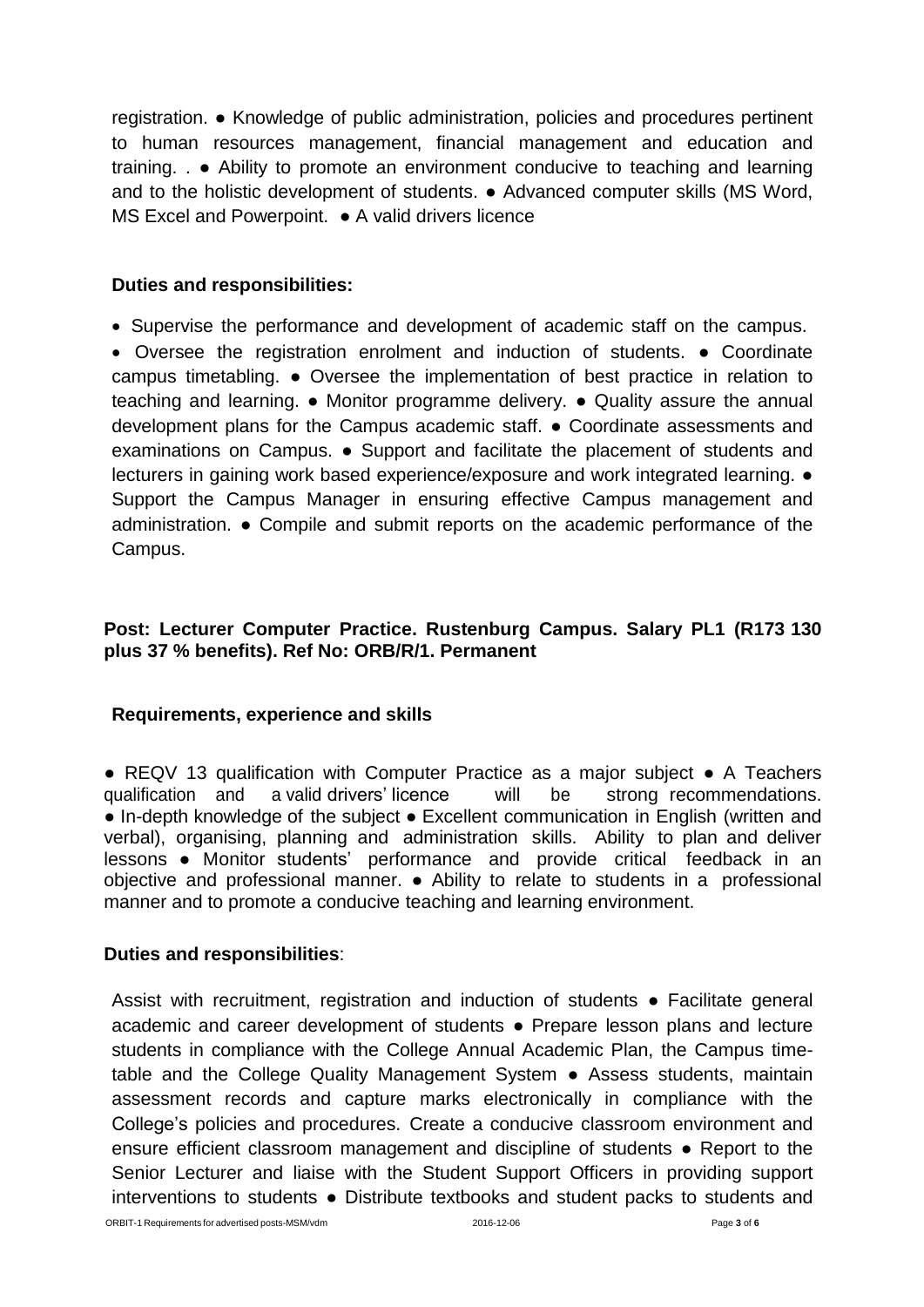maintain the necessary records ● Manage and monitor student attendance ● Invigilate internal and external examinations ● Participate in student extracurricular activities and promote the holistic development of students

## **Post: Lecturer Personnel Training & Personnel Management. Rustenburg Campus. Salary PL1 (R173 130 plus 37% benefits). Ref No: ORB/R/2. Permanent**

## **Requirements, experience and skills**

● REQV 13 qualification with Personnel Training and Personnel Management as major subjects ● A Teachers qualification and a valid drivers' licence will be strong recommendations. • In-depth knowledge of the subject • Excellent communication in English (written and verbal), organising, planning and administration skills. Ability to plan and deliver lessons ● Monitor students' performance and provide critical feedback in an objective and professional manner. ● Ability to relate to students in a professional manner and to promote a conducive teaching and learning environment.

#### **Duties and responsibilities**:

Assist with recruitment, registration and induction of students • Facilitate general academic and career development of students ● Prepare lesson plans and lecture students in compliance with the College Annual Academic Plan, the Campus timetable and the College Quality Management System ● Assess students, maintain assessment records and capture marks electronically in compliance with the College's policies and procedures. Create a conducive classroom environment and ensure efficient classroom management and discipline of students ● Report to the Senior Lecturer and liaise with the Student Support Officers in providing support interventions to students ● Distribute textbooks and student packs to students and maintain the necessary records ● Manage and monitor student attendance ● Invigilate internal and external examinations ● Participate in student extracurricular activities and promote the holistic development of students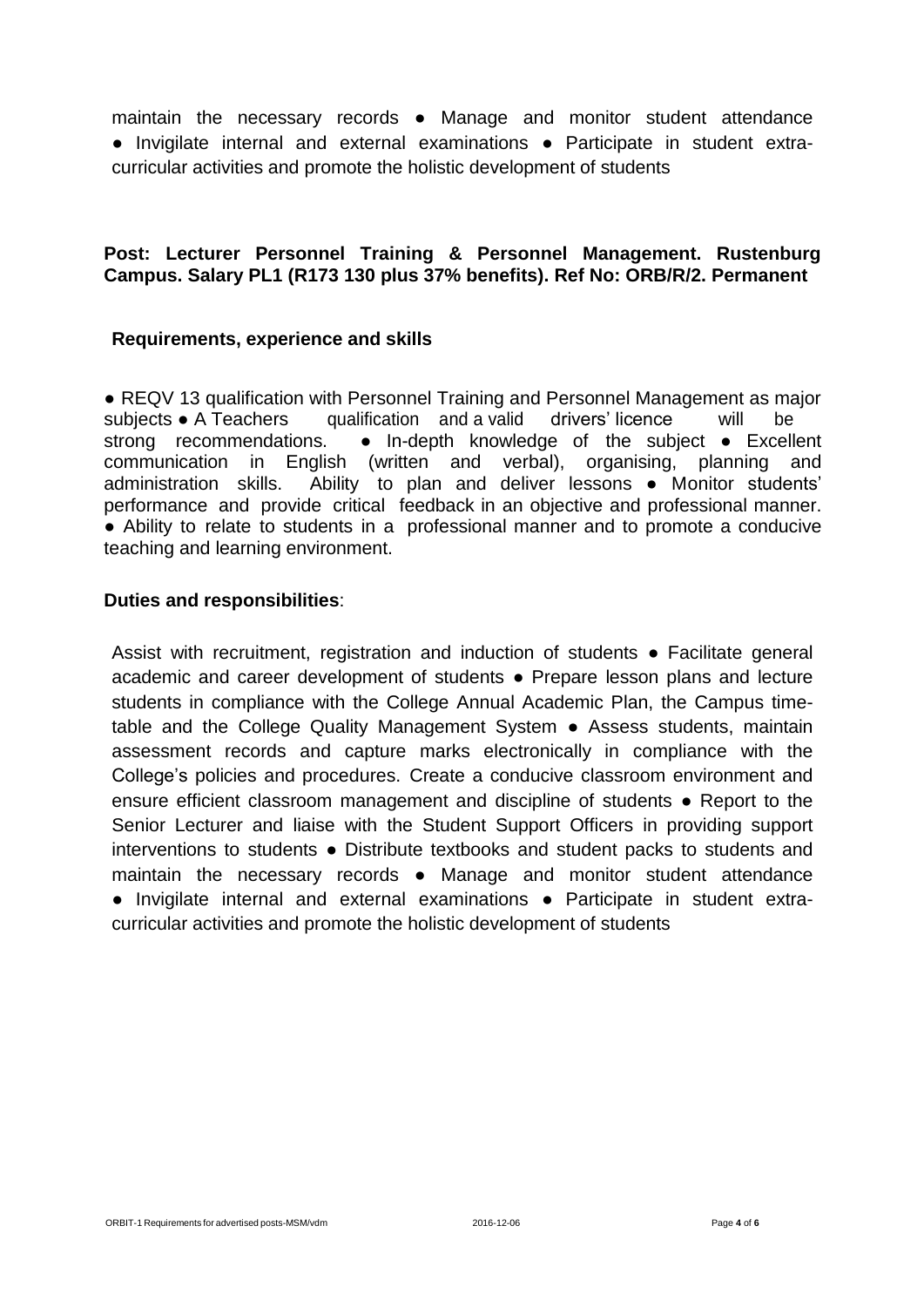**Post: Lecturer Mechanical Engineering. Rustenburg Campus. Salary PL1 (R173 130 plus 37% benefits). Ref No: ORB/R/3. Permanent**

## **Requirements, experience and skills**

● REQV 13 qualification in Mechanical Engineering ● A Teachers qualification and a valid drivers' licence will be strong recommendations. • In-depth knowledge of the subject ● Excellent communication in English (written and verbal), organising, planning and administration skills. Ability to plan and deliver lessons ● Monitor students' performance and provide critical feedback in an objective and professional manner. ● Ability to relate to students in a professional manner and to promote a conducive teaching and learning environment.

#### **Duties and responsibilities**:

Assist with recruitment, registration and induction of students ● Facilitate general academic and career development of students ● Prepare lesson plans and lecture students in compliance with the College Annual Academic Plan, the Campus timetable and the College Quality Management System ● Assess students, maintain assessment records and capture marks electronically in compliance with the College's policies and procedures. Create a conducive classroom environment and ensure efficient classroom management and discipline of students ● Report to the Senior Lecturer and liaise with the Student Support Officers in providing support interventions to students ● Distribute textbooks and student packs to students and maintain the necessary records ● Manage and monitor student attendance ● Invigilate internal and external examinations ● Participate in student extracurricular activities and promote the holistic development of students

# **Post: Data Capturer. Rustenburg Campus. Salary SL 5 (R142 461 plus 37% benefits). Ref No: ORB/R/4.**

#### **Requirements, experience and skills**

● National Diploma in Office Administration / Management Assistant ● Good computer, communication, interpersonal and problem solving skills. ● Good record keeping and administrative skills. ● Ability to pay attention to detail. ● Transactional experience on the BMS or DB2000 system will be a strong recommendation.

#### **Duties and responsibilities:**

● Store student enrolment documentation ● Capture and reconcile student information ● Administer data exceptions and corrections ● Process the details of application for programmes and credits. ● administer the student registration process ● Remove and replace consumable items from specific office equipment, transmit/receive facsimile